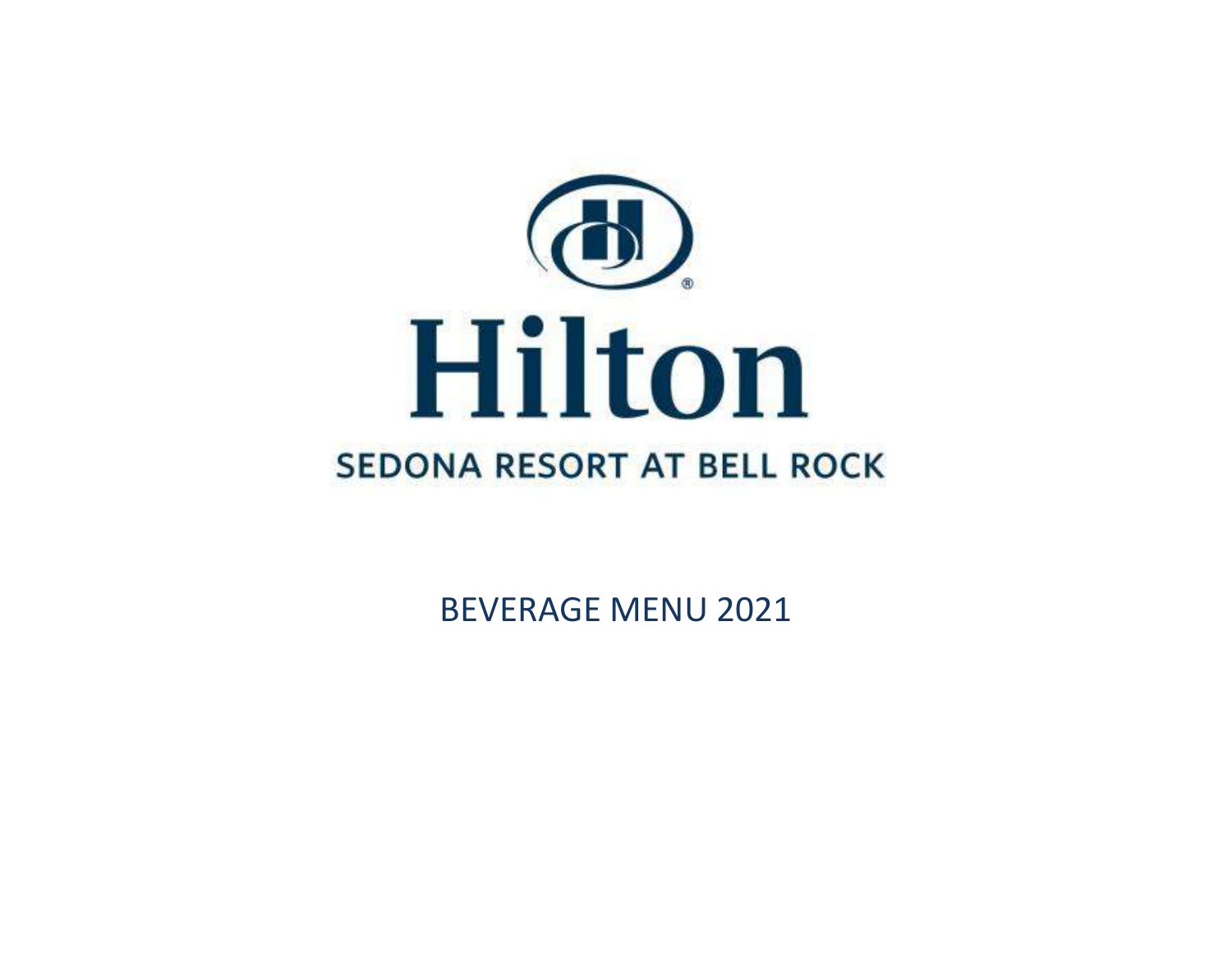## **SPIRITS & WINE**

All pricing is subject to 12.5% service charge, 13.5% Gratuity, and current state and local sales tax on food and beverage and the service charge. Prices are subject to change. Host bar requires bartender charge of \$160.00 for up to 3 hours (\$50.00 per additional hour, per bar)

|                           | <b>BLUE BRANDS</b>           | <b>GOLD BRANDS</b>                      | <b><i><sup>W</sup>DIAMOND BRANDS</i></b>            |
|---------------------------|------------------------------|-----------------------------------------|-----------------------------------------------------|
|                           | \$10.00 per drink            | \$12 per drink                          | \$14 per drink                                      |
| <b>SPARKLING</b>          | <b>Wycliff Brut, CA</b>      | Riondo, Prosecco Spumante DOC,<br>Italy | Domaine Ste. Michelle Brute,<br>Columbia Valley, WA |
| CHARDONNAY                | Proverb, CA                  | Greystone, CA                           | Wente Estate Grown, Livermore<br>Valley, CA         |
| <b>CABERNET SAUVIGNON</b> | Proverb, CA                  | Greystone, CA                           | Wente Southern Hills, Livermore<br>Valley, CA       |
| <b>VODKA</b>              | Smirnoff                     | Absolut                                 | Tito's                                              |
| <b>GIN</b>                | <b>New Amsterdam</b>         | <b>Tanqueray</b>                        | Hendrick's                                          |
| <b>RUM</b>                | <b>Myers's Platinum</b>      | <b>Bacardi Superior</b>                 | <b>Atlantico Platino</b>                            |
| <b>TEQUILA</b>            | Sauza 100% Blue Agave Silver | 1800 Silver                             | <b>Casamigos Blanco</b>                             |
| <b>BOURBON</b>            | <b>Jim Beam</b>              | <b>Jack Daniel's</b>                    | <b>Knob Creek</b>                                   |
| <b>WHISKEY</b>            | <b>Canadian Club</b>         | <b>Bulleit Rye</b>                      | Jameson                                             |
| <b>SCOTCH</b>             | J & B                        | Dewar's 12 Yr                           | Glenmorangie Original 10 Yr                         |
| <b>CORDIALS</b>           | DeKuyper                     | <b>DeKuyper</b>                         | <b>DeKuyper</b>                                     |